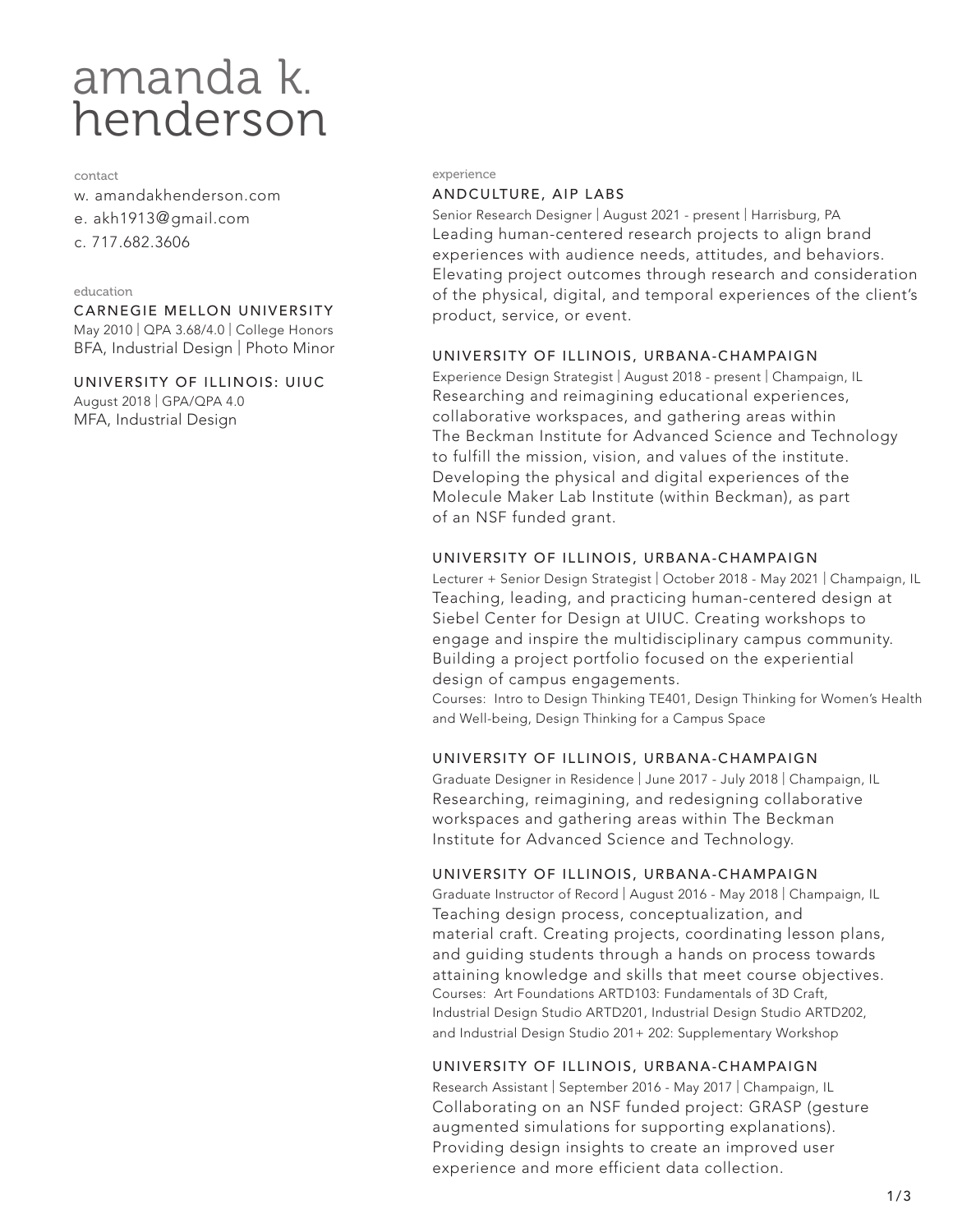## TAYLOR STUDIOS INC

Exhibit Designer | February 2011-March 2015 | Rantoul, IL Created exceptional exhibits for museums and nature centers designed to engage and educate visitors. Lead or collaborated with a team to develop exhibit experiences through all stages of the design process. Researched and conceptualized thematic healthcare environments as a new business opportunity.

# PERFECT IMAGE CAMERA REPAIR + BERT'S BOTTLE SHOP

Retail Designer | December 2010-February 2011 | Lancaster, PA Conceptualized a new retail environment for a growing company; proposed material specifications, floor plan and consumer experience mapping.

# CARNEGIE MUSEUM OF NATURAL HISTORY

Exhibit Designer | January 2010-October 2010 | Pittsburgh, PA Designed, budgeted and fabricated an experimental exhibit aimed at creating a unique museum experience. Collaborated with museum directors and other recent graduates to create a cohesive and innovative exhibit.

# ATOMIC DESIGN INC

Intern | Summer 2007, 2008, 2009 | Lititz, PA Implemented a working media database, designed scenic assembly instructions, created prototypes and organized company records.

#### courses taught

ArtD103: Foundations | Fall 2016 ArtD 201+202: Sophomore Supplementary Workshops | Fall 2016 + Spring 2017 ArtD201: Industrial Design 1 | Fall 2016 ArtD202: Industrial Design 2 | Spring 2017 + Spring 2018 TE 401: Intro to Design Thinking | Spring 2019 | Fall 2019 | Spring 2020 Fall 2020 + Spring 2021 TE 401: Design Thinking for Women's Health + Wellbeing | Fall 2019 ARTD299: Design Thinking for a Campus Space | Spring 2021

## invited critic

ArtD328 Human-Centered Product Design | Fall 2016 + Fall 2017 ArtD471 Graphic Design Capstone | Spring 2018 ArtD448 Professional Design Practice | Spring 2018 ArtD351: Graphic Design Inquiry | Fall 2018

#### conference proceedings

The Preemie Pod: A Wearable Incubator Designed for Premature Infants to Engage in Kangaroo Care Henderson, A. & McDonagh, D. | Poster (2017) | Rome, Italy 12th European Academy of Design Conference: Design for Next, 12th-14th April, 2017

# Designing Physical Interventions to Improve Gestural Interactions with Science Simulations

Henderson, A. & Lindgren, R. | Short Paper/Poster (2017) | Cincinnati, OH International Association of Societies of Design Research Conference: Re: Research 1st-3rd October, 2017